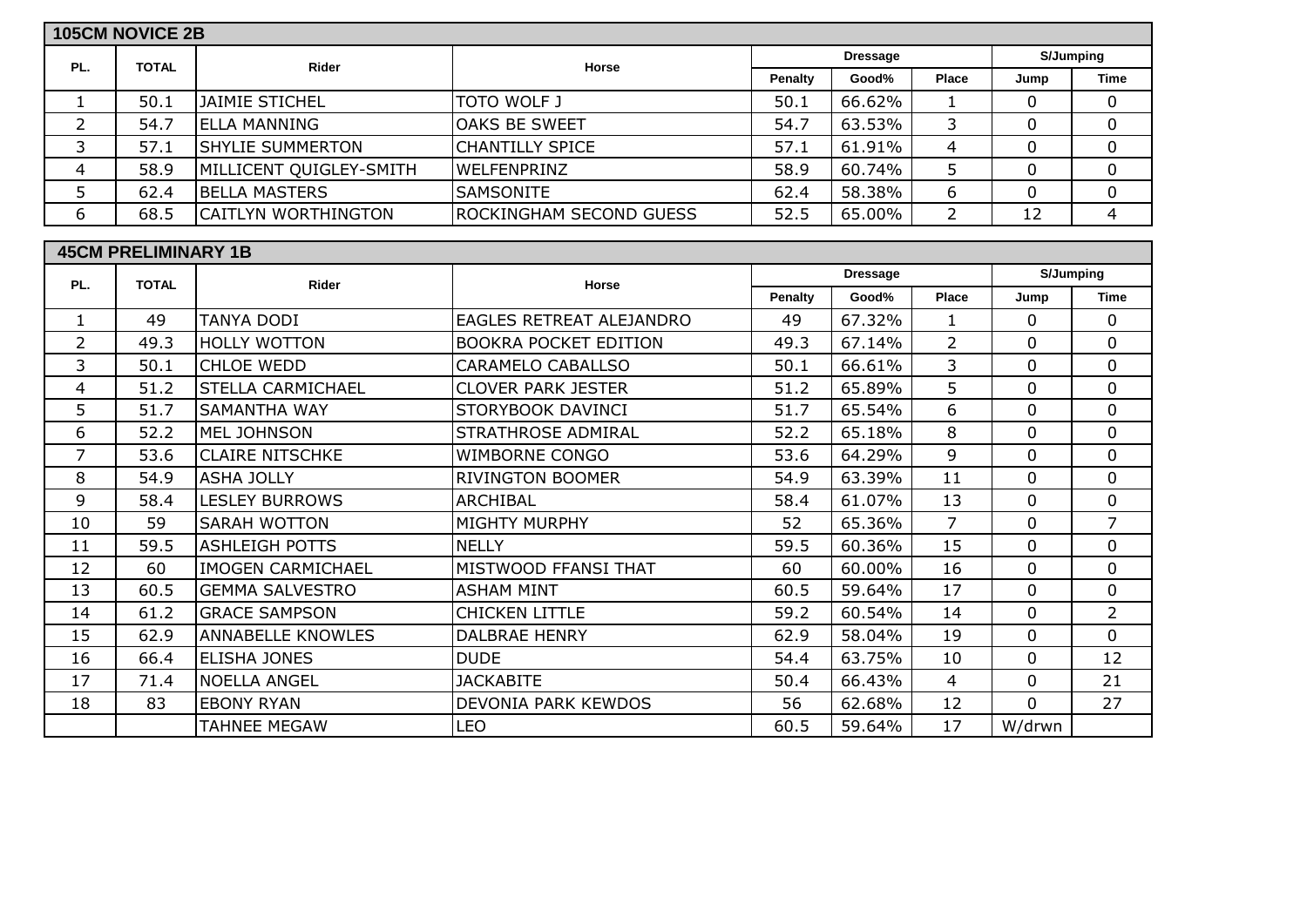|                |              | <b>60CM PRELIMINARY 1B DIV 1</b> |                                  |                |                 |                |              |                  |
|----------------|--------------|----------------------------------|----------------------------------|----------------|-----------------|----------------|--------------|------------------|
| PL.            | <b>TOTAL</b> | <b>Rider</b>                     | Horse                            |                | <b>Dressage</b> |                |              | <b>S/Jumping</b> |
|                |              |                                  |                                  | <b>Penalty</b> | Good%           | <b>Place</b>   | Jump         | <b>Time</b>      |
| $\mathbf{1}$   | 45           | <b>ELLA BEISSEL</b>              | KIRBY PARK CHERRY BLOSSOM        | 45             | 70.00%          | 1              | $\mathbf{0}$ | 0                |
| $\overline{2}$ | 51.7         | <b>HOLLY WOTTON</b>              | <b>BOOKRA POCKET EDITION</b>     | 51.7           | 65.54%          | $\overline{7}$ | $\Omega$     | 0                |
| 2              | 51.7         | <b>RUTH TAYLOR</b>               | <b>WYNARA ROMANTIC</b>           | 51.7           | 65.54%          | $\overline{7}$ | $\mathbf 0$  | 0                |
| 4              | 51.8         | <b>SARAH WOTTON</b>              | MIGHTY MURPHY                    | 49.8           | 66.79%          | 5              | $\Omega$     | $\overline{2}$   |
| 5              | 54.6         | <b>ZOEY GASTON</b>               | RIVINGTON SILENT POET            | 54.6           | 63.57%          | 12             | $\Omega$     | 0                |
| 6              | 54.9         | <b>HANNAH MACMILLAN</b>          | CARINGA QUIOR BOY                | 46.9           | 68.75%          | $\overline{2}$ | 8            | $\mathbf 0$      |
| 7              | 56.1         | <b>DALLAS MERRY</b>              | CHICAGO IMP                      | 47.1           | 68.57%          | 3              | 4            | 5                |
| 8              | 57.6         | <b>LOUISE ALLEN</b>              | <b>HIDDEN WARRIOR</b>            | 53.6           | 64.29%          | 10             | 4            | 0                |
| 9              | 57.8         | <b>PRIM CROMWELL</b>             | <b>MIDNIGHT SKY</b>              | 53.8           | 64.11%          | 11             | 4            | 0                |
| 10             | 58.5         | <b>STELLA CARMICHAEL</b>         | <b>CLOVER PARK JESTER</b>        | 52.5           | 65.00%          | 9              | 0            | 6                |
| 11             | 58.9         | REBECCA FIDGE                    | <b>JAG FONZARELLI</b>            | 50.9           | 66.07%          | 6              | 8            | 0                |
| 12             | 61.6         | <b>GEMMA SALVESTRO</b>           | PRIMROSE PARK TOP O THE MORN     | 61.6           | 58.93%          | 14             | $\Omega$     | 0                |
| 13             | 69.9         | <b>JAIMIE STICHEL</b>            | MALVADO J                        | 61.9           | 58.75%          | 15             | 4            | 4                |
| 14             | 72.5         | <b>ANNABEL MALLORD</b>           | STARLITE AMBROSIO                | 63.5           | 57.68%          | 16             | $\mathbf 0$  | 9                |
| 15             | 91.8         | TANYA DODI                       | EAGLES RETREAT ALEJANDRO         | 60.8           | 59.46%          | 13             | $\Omega$     | 31               |
|                |              | <b>OLIVIA BARRETTE</b>           | <b>CRAIGSTON WHISPERING JACK</b> | 49.3           | 67.14%          | 4              | Elim         |                  |
|                |              | <b>AURELIA PYNE</b>              | PRINCE OF THE CASTLE             | 65.4           | 56.43%          | 17             | W/drwn       |                  |
|                |              | <b>LESLEY BURROWS</b>            | ARCHIBALD                        | 74.2           | 50.54%          | 18             | W/drwn       |                  |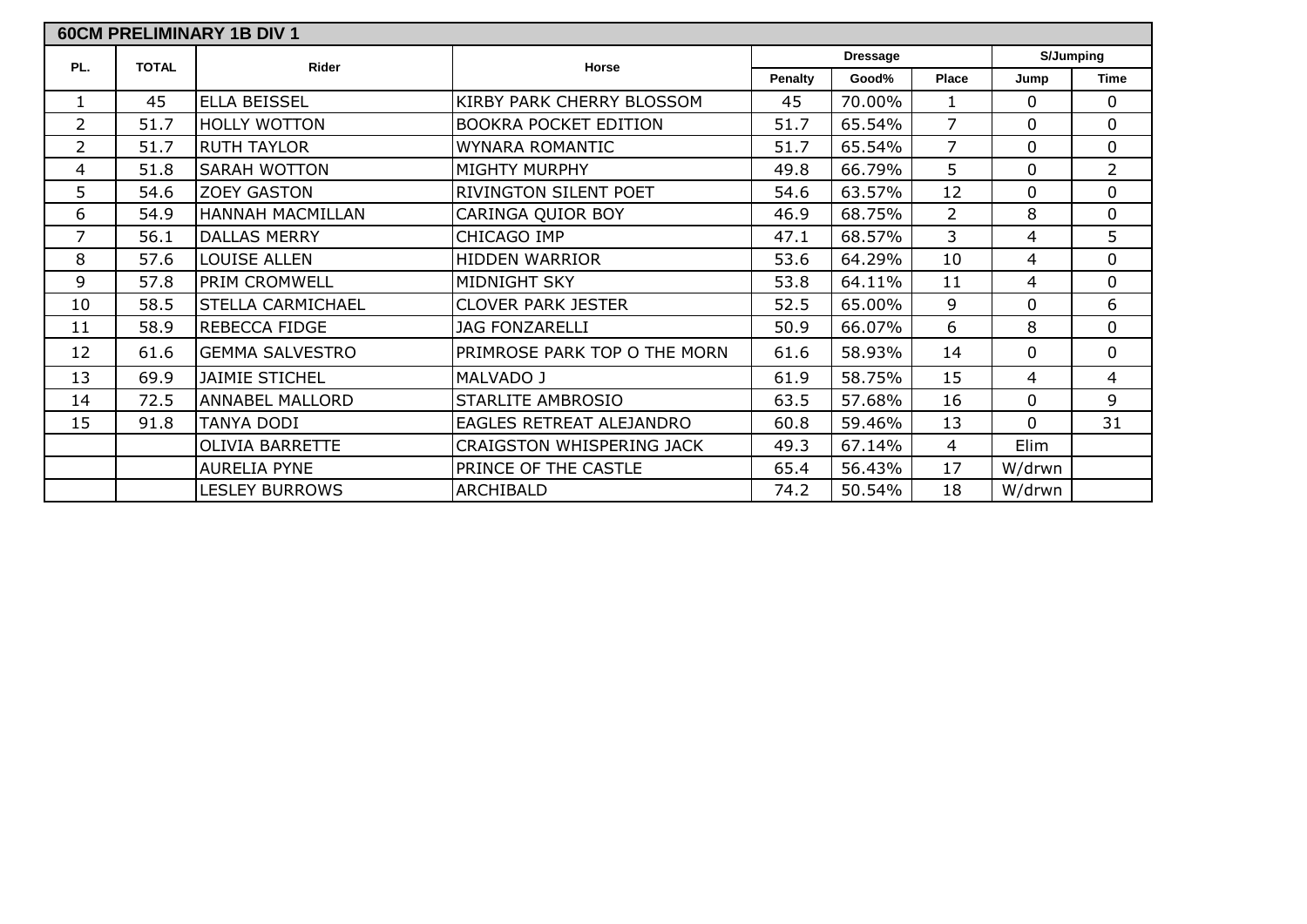|                |              | <b>60CM PRELIMINARY 1B DIV 11</b> |                             |         |                 |                |             |             |
|----------------|--------------|-----------------------------------|-----------------------------|---------|-----------------|----------------|-------------|-------------|
| PL.            | <b>TOTAL</b> | <b>Rider</b>                      | Horse                       |         | <b>Dressage</b> |                |             | S/Jumping   |
|                |              |                                   |                             | Penalty | Good%           | <b>Place</b>   | Jump        | <b>Time</b> |
| 1              | 50.3         | <b>AMELIE MORELLI</b>             | CARPATAIR                   | 46.3    | 69.11%          |                | 4           | 0           |
| $\overline{2}$ | 53           | <b>ELIZA SPIERS</b>               | RHESA ELISHA                | 53      | 64.64%          | 3              | 0           | 0           |
| 3              | 53.8         | <b>JESSICA MCCLEAVE</b>           | <b>BYALEE RUMOUR</b>        | 53.8    | 64.11%          | 4              | $\Omega$    | 0           |
| 4              | 55.4         | <b>HARRISON MANNING</b>           | <b>WYCHWOOD</b>             | 55.4    | 63.04%          | 6              | 0           | 0           |
| 4              | 55.4         | <b>JESSICA WEDD</b>               | <b>CRUSADER S</b>           | 55.4    | 63.04%          | 6              | $\mathbf 0$ | 0           |
| 6              | 60           | <b>DANNI HAMPTON</b>              | <b>BALOU DU BLING</b>       | 60      | 60.00%          | 10             | $\mathbf 0$ | 0           |
| 7              | 60.8         | <b>COURTNEY MUNRO</b>             | RP BELLHAVEN CANDY          | 48.8    | 67.50%          | $\overline{2}$ | 12          | 0           |
| 8              | 60.8         | <b>ELLA-ROSE EVANS</b>            | LITTLE BLACK SUZI           | 60.8    | 59.46%          | 11             | $\mathbf 0$ | 0           |
| 9              | 61.1         | <b>RUTH TAYLOR</b>                | <b>WYNARA FIRST ROMANCE</b> | 61.1    | 59.29%          | 12             | 0           | 0           |
| 10             | 61.9         | LEIELLA PAGON                     | <b>MAXXIMUS</b>             | 57.9    | 61.43%          | 9              | 4           | 0           |
| 11             | 64           | LEENA BLOWS                       | SNOOZE                      | 56      | 62.68%          | 8              | 8           | 0           |
| 12             | 65.9         | <b>GRACE BURRELL</b>              | DUALSTONE VAQUERO           | 61.9    | 58.75%          | 13             | 4           | 0           |
| 13             | 67.2         | <b>LISA INGERSOLL</b>             | LAKEVIEW DONNA              | 55.2    | 63.21%          | 5              | 12          | 0           |
| 14             | 67.8         | <b>DALLAS MERRY</b>               | WHITECHAPEL HILL            | 67.8    | 54.82%          | 15             | 0           | 0           |
| 15             | 71           | <b>MADISON SHEPHERD</b>           | <b>SPUDSTA</b>              | 67      | 55.36%          | 14             | 4           | 0           |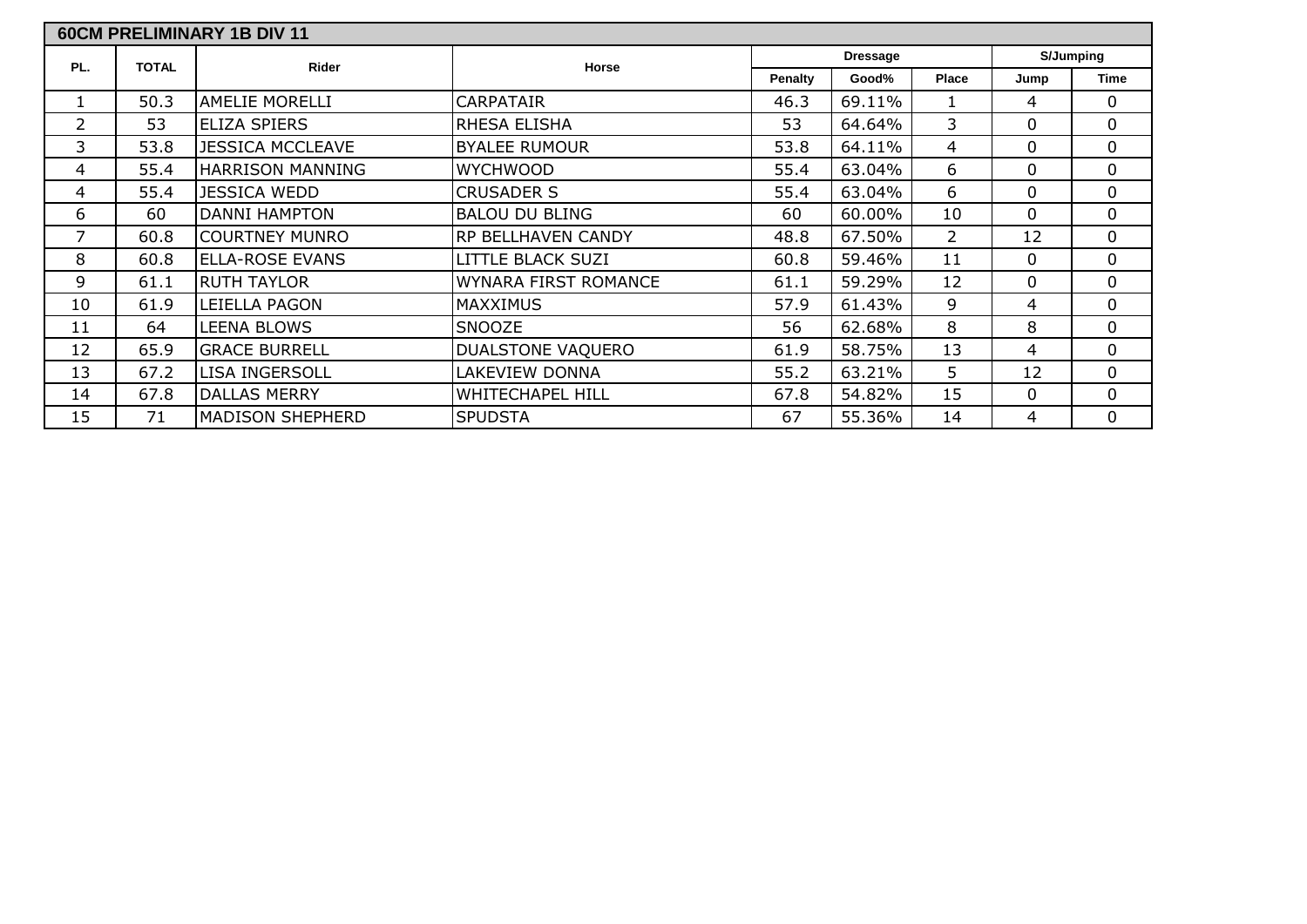|                | <b>80CM PRELIMINARY 1B</b> |                           |                             |         |                 |                |                |                |
|----------------|----------------------------|---------------------------|-----------------------------|---------|-----------------|----------------|----------------|----------------|
| PL.            | <b>TOTAL</b>               | <b>Rider</b>              | Horse                       |         | <b>Dressage</b> |                |                | S/Jumping      |
|                |                            |                           |                             | Penalty | Good%           | Place          | Jump           | <b>Time</b>    |
| $\mathbf{1}$   | 46.1                       | <b>BENJAMIN BLOWS</b>     | <b>BARNACLE BILL</b>        | 46.1    | 69.29%          | $\mathbf{1}$   | $\Omega$       | 0              |
| $\overline{2}$ | 49.3                       | <b>JULIET HITTMANN</b>    | <b>LUCAPA DIAMONDS</b>      | 49.3    | 67.14%          | $\overline{7}$ | $\Omega$       | 0              |
| $\overline{2}$ | 49.3                       | <b>HARRISON MANNING</b>   | <b>WYCHWOOD</b>             | 49.3    | 67.14%          | $\overline{7}$ | $\Omega$       | 0              |
| 4              | 49.8                       | <b>ELIZA SPIERS</b>       | RHESA ELISHA                | 49.8    | 66.79%          | 9              | $\Omega$       | 0              |
| 5              | 50.1                       | <b>AMELIE MORELLI</b>     | <b>ESB IRISH ILLUSION</b>   | 50.1    | 66.61%          | 10             | 0              | 0              |
| 6              | 50.4                       | <b>ANNABEL MANIFOLD</b>   | ON FACE VALUE               | 50.4    | 66.43%          | 11             | $\Omega$       | 0              |
| $\overline{7}$ | 51.9                       | <b>RUTH TAYLOR</b>        | <b>WYNARA FIRST ROMANCE</b> | 47.9    | 68.04%          | 3              | 4              | 0              |
| 8              | 52.8                       | <b>DANNI HAMPTON</b>      | <b>BALOU DU BLING</b>       | 48.8    | 67.50%          | 5              | 4              | 0              |
| 9              | 53                         | <b>MATILDA WHITEHOUSE</b> | <b>KINGSTOWN ERICKSON</b>   | 53      | 64.64%          | 13             | 0              | 0              |
| 10             | 55.1                       | <b>JESSICA MCCLEAVE</b>   | <b>BYALEE RUMOUR</b>        | 47.1    | 68.57%          | $\overline{2}$ | 8              | 0              |
| 11             | 55.2                       | <b>RUTH TAYLOR</b>        | <b>WYNARA ROMANTIC</b>      | 55.2    | 63.21%          | 17             | 0              | 0              |
| 12             | 56.3                       | <b>SOPHIE COMPTON</b>     | <b>DESERT GOLD</b>          | 56.3    | 62.50%          | 18             | $\mathbf{0}$   | 0              |
| 13             | 56.5                       | <b>ELLA MANNING</b>       | <b>VALFREYA</b>             | 56.5    | 62.32%          | 19             | $\mathbf 0$    | 0              |
| 14             | 56.8                       | <b>BELLA MASTERS</b>      | <b>TANKY MCTANK FACE</b>    | 52.8    | 64.82%          | 12             | 4              | 0              |
| 15             | 56.8                       | <b>JESSICA MURPHY</b>     | <b>GINGER</b>               | 56.8    | 62.14%          | 20             | $\mathbf 0$    | 0              |
| 16             | 57.6                       | <b>JAIMIE STICHEL</b>     | MALVADO J                   | 57.6    | 61.61%          | 22             | $\mathbf{0}$   | 0              |
| 17             | 57.8                       | <b>ELLA-ROSE EVANS</b>    | <b>LITTLE BLACK SUZI</b>    | 53.8    | 64.11%          | 15             | 4              | 0              |
| 18             | 60.8                       | LEIELLA PAGON             | <b>MAXXIMUS</b>             | 56.8    | 62.14%          | 20             | 4              | 0              |
| 19             | 62.6                       | <b>JAN MACPHERSON</b>     | TIK OF APPROVAL             | 54.6    | 63.57%          | 16             | $\overline{4}$ | $\overline{4}$ |
|                |                            | <b>ANJA FELDERHOF</b>     | <b>SKYGGE</b>               | 53.3    | 64.46%          | 14             | W/drwn         |                |
|                |                            | <b>CHERIE BROOKS</b>      | <b>KOKOPELLI</b>            | 48.8    | 67.50%          | 5              | W/drwn         |                |
|                |                            | <b>ELLA BEISSEL</b>       | KIRBY PARK CHERRY BLOSSOM   | 48.5    | 67.68%          | 4              | W/drwn         |                |

|     | <b>95CM PRELIMINARY 1B</b> |                         |                           |                |                 |       |           |             |
|-----|----------------------------|-------------------------|---------------------------|----------------|-----------------|-------|-----------|-------------|
| PL. | <b>TOTAL</b>               | <b>Rider</b>            | Horse                     |                | <b>Dressage</b> |       | S/Jumping |             |
|     |                            |                         |                           | <b>Penalty</b> | Good%           | Place | Jump      | <b>Time</b> |
|     | 47.4                       | <b>IELLA MANNING</b>    | <b>OAKS BE SWEET</b>      | 47.4           | 68.39%          |       |           |             |
|     | 47.7                       | <b>ELLA MANNING</b>     | <b>VALFREYA</b>           | 47.7           | 68.21%          |       |           |             |
|     | 51.2                       | MATILDA WHITEHOUSE      | <b>KINGSTOWN ERICKSON</b> | 51.2           | 65.89%          |       |           |             |
| 4   | 53                         | <b>SOPHIE COMPTON</b>   | <b>DESERT GOLD</b>        | 49             | 67.32%          | 4     | 4         |             |
|     | 62.4                       | <b>ANNABEL MANIFOLD</b> | ON FACE VALUE             | 47.4           | 68.39%          |       | 12        |             |
|     |                            | DANNI HAMPTON           | <b>WEDGEWOOD BIG DEAL</b> | 52.8           | 64.82%          | 6     | W/drwn    |             |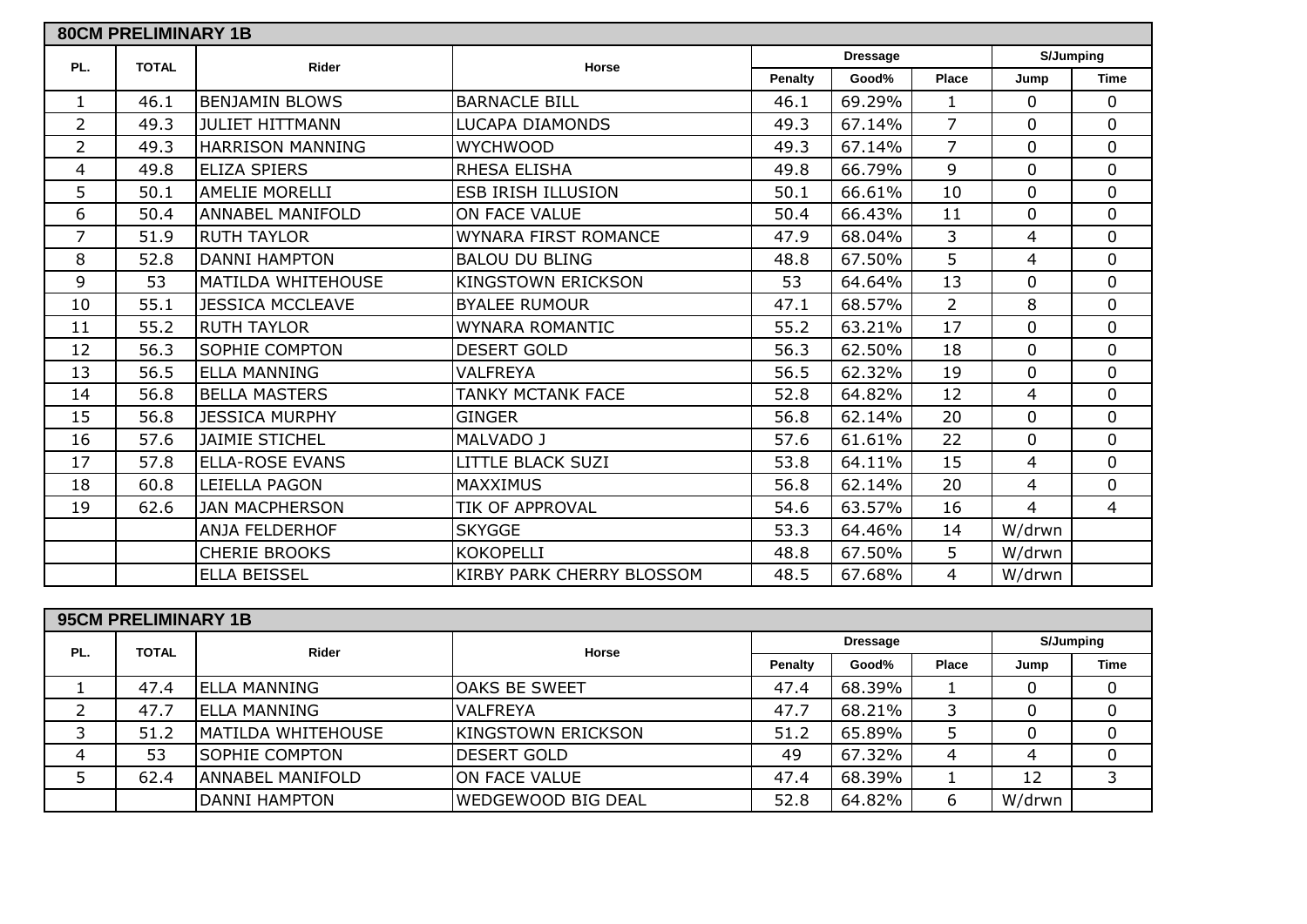|     | <b>ELEMENTARY 3A</b> |                        |                     |                                  |                 |      |             |  |  |  |  |
|-----|----------------------|------------------------|---------------------|----------------------------------|-----------------|------|-------------|--|--|--|--|
| PL. | <b>TOTAL</b>         | Rider                  | Horse               |                                  | <b>Dressage</b> |      | S/Jumping   |  |  |  |  |
|     |                      |                        |                     | Good%<br>Place<br><b>Penalty</b> |                 | Jump | <b>Time</b> |  |  |  |  |
|     | 48.J                 | <b>CAMILLE HOUSTON</b> | <b>ONE SOC DOWN</b> | 48.3                             | 67.78%          |      |             |  |  |  |  |

|     | <b>ELEMENTARY 3B</b> |                        |                          |         |        |       |           |      |  |  |  |
|-----|----------------------|------------------------|--------------------------|---------|--------|-------|-----------|------|--|--|--|
| PL. | <b>TOTAL</b>         | Rider                  | <b>Dressage</b><br>Horse |         |        |       | S/Jumping |      |  |  |  |
|     |                      |                        |                          | Penalty | Good%  | Place | Jump      | Time |  |  |  |
|     | 48.9                 | <b>WENDY SCHAEFFER</b> | <b>SUN QUEST</b>         | 48.9    | 67.38% |       |           |      |  |  |  |
|     | 52.9                 | <b>CAMILLE HOUSTON</b> | ONE SOC DOWN             | 52.9    | 64.75% |       |           |      |  |  |  |
|     | 55.7                 | <b>JOANN LLOYD</b>     | ISLM MASTERMIND          | 55.7    | 62.88% |       |           |      |  |  |  |
| 4   | 61.3                 | <b>JAIMIE STICHEL</b>  | DONNER DUCHESSA          | 61.3    | 59.13% | 4     |           |      |  |  |  |

|     | <b>MEDIUM 4A</b> |                       |                        |                |                 |       |      |             |  |  |
|-----|------------------|-----------------------|------------------------|----------------|-----------------|-------|------|-------------|--|--|
| PL. | <b>TOTAL</b>     | Rider                 | Horse                  |                | <b>Dressage</b> |       |      | S/Jumping   |  |  |
|     |                  |                       |                        | <b>Penalty</b> | Good%           | Place | Jump | <b>Time</b> |  |  |
|     | 47.5             | <b>JAIMIE STICHEL</b> | NEW WORLD ROLLS ROYCE  | 47.5           | 68.33%          |       |      |             |  |  |
|     | 61.2             | DAVID RAMSEY          | <b>SANDARA</b>         | 61.2           | 59.17%          |       |      |             |  |  |
|     | 63.5             | JAIMIE STICHEL        | <b>DONNER DUCHESSA</b> | 63.5           | 57.64%          |       |      |             |  |  |

| <b>NOVICE 2A</b> |              |                         |                        |                 |        |                |           |             |
|------------------|--------------|-------------------------|------------------------|-----------------|--------|----------------|-----------|-------------|
| PL.              | <b>TOTAL</b> | Rider                   | Horse                  | <b>Dressage</b> |        |                | S/Jumping |             |
|                  |              |                         |                        | Penalty         | Good%  | Place          | Jump      | <b>Time</b> |
|                  | 49           | <b>SHYLIE SUMMERTON</b> | <b>CHANTILLY SPICE</b> | 49              | 67.32% |                |           |             |
|                  | 49.6         | <b>JESSICA PLAYFORD</b> | <b>SUPERNOVA</b>       | 49.6            | 66.96% |                |           |             |
|                  | 53.6         | <b>ANJA FELDERHOF</b>   | <b>SKYGGE</b>          | 53.6            | 64.29% | 3              |           |             |
| 4                | 54.1         | <b>LISA COWLING</b>     | <b>GUNSAAM</b>         | 54.1            | 63.93% | $\overline{4}$ |           |             |
|                  | 56.5         | <b>LOUISE ALLEN</b>     | <b>HIDDEN WARRIOR</b>  | 56.5            | 62.32% |                |           |             |
| 6                | 57.1         | JULIE KERSHAW           | <b>RULER</b>           | 57.1            | 61.96% | 6              |           |             |
|                  | 64           | <b>GEMMA SALVESTRO</b>  | LONDON PARK RED ROBIN  | 64              | 57.32% |                |           |             |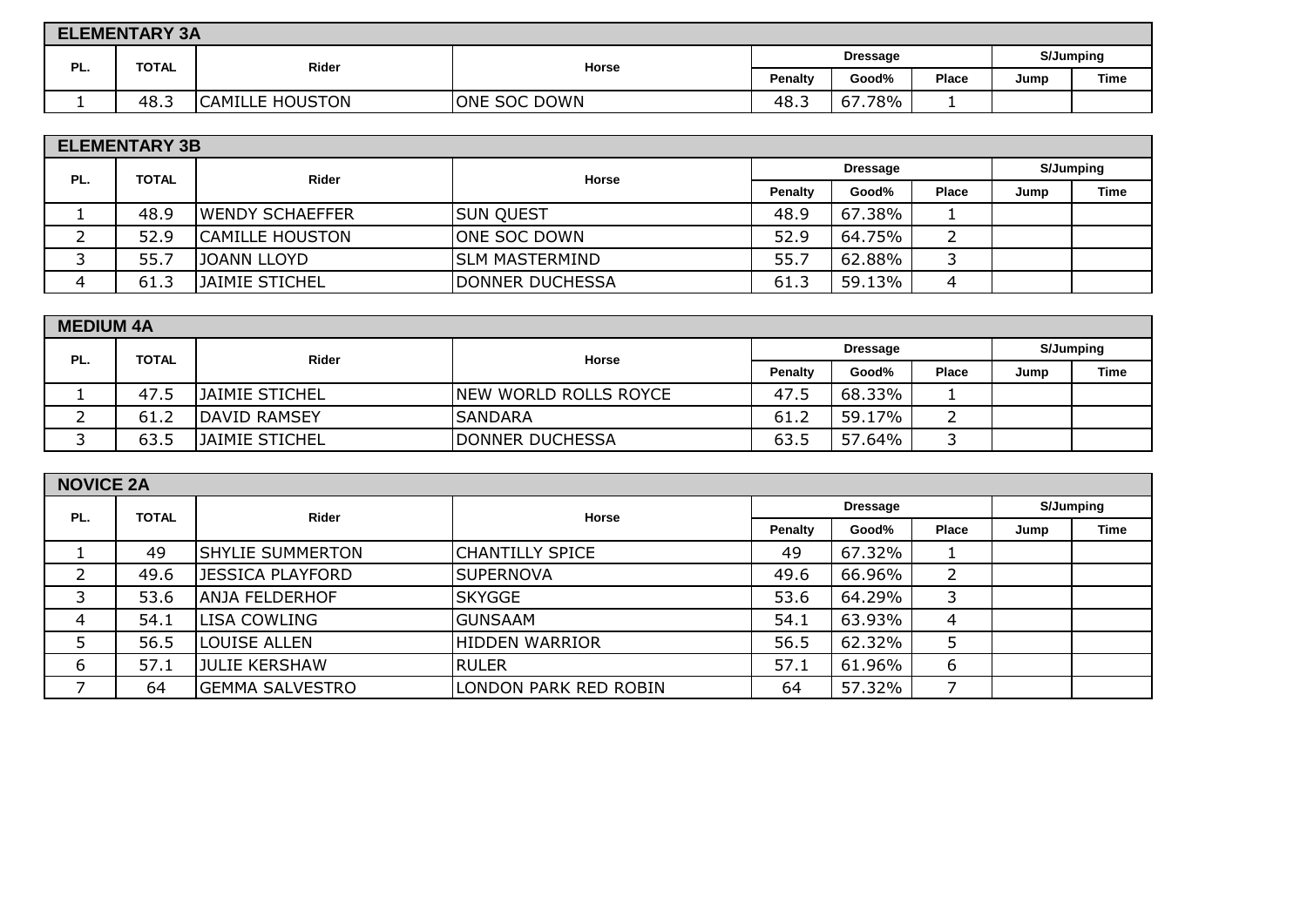| <b>NOVICE 2B</b> |                       |                         |                         |         |                 |                |      |                  |
|------------------|-----------------------|-------------------------|-------------------------|---------|-----------------|----------------|------|------------------|
|                  |                       |                         |                         |         | <b>Dressage</b> |                |      | <b>S/Jumping</b> |
| PL.              | <b>TOTAL</b>          | <b>Rider</b>            | Horse                   | Penalty | Good%           | Place          | Jump | <b>Time</b>      |
| $\mathbf{1}$     | 43.2                  | <b>TAMSIN ADCOCK</b>    | <b>CARNIVAL CAT</b>     | 43.2    | 71.18%          | 1              |      |                  |
| $\overline{2}$   | 48.1                  | <b>LARA STANTON</b>     | DP ATLANTIC             | 48.1    | 67.94%          | $\overline{2}$ |      |                  |
| 3                | 48.3                  | <b>NOELLA ANGEL</b>     | <b>JACKABITE</b>        | 48.3    | 67.79%          | 3              |      |                  |
| $\overline{4}$   | 50.5                  | <b>ALISON SOUTHBY</b>   | <b>JILLY</b>            | 50.5    | 66.32%          | 4              |      |                  |
| 4                | 50.5                  | <b>DONNA GRAY</b>       | <b>JUNEBUG</b>          | 50.5    | 66.32%          | 4              |      |                  |
| 6                | 51.4                  | <b>JESSICA PLAYFORD</b> | <b>SUPERNOVA</b>        | 51.4    | 65.74%          | 6              |      |                  |
| 7                | 52.3                  | <b>JESSICA PLAYFORD</b> | <b>VALIANT PROMISE</b>  | 52.3    | 65.15%          | $\overline{7}$ |      |                  |
| 8                | 53.6                  | LISA COWLING            | <b>GUNSAAM</b>          | 53.6    | 64.26%          | 8              |      |                  |
| 9                | 54.5                  | REBECCA FIDGE           | <b>JAG FONZARELLI</b>   | 54.5    | 63.68%          | 9              |      |                  |
|                  |                       |                         |                         |         |                 |                |      |                  |
|                  | <b>PRELIMINARY 1A</b> |                         |                         |         |                 |                |      |                  |
| PL.              | <b>TOTAL</b>          | <b>Rider</b>            | Horse                   |         | <b>Dressage</b> |                |      | <b>S/Jumping</b> |
|                  |                       |                         |                         | Penalty | Good%           | Place          | Jump | <b>Time</b>      |
| $\mathbf{1}$     | 51.9                  | <b>LISA STUART</b>      | <b>REIGN</b>            | 51.9    | 65.40%          | 1              |      |                  |
| $\overline{2}$   | 54                    | <b>KYLIE CLAY</b>       | WYNARA SWEET PROMISE    | 54      | 64.00%          | $\overline{2}$ |      |                  |
| 3                | 56.7                  | <b>RENEE EVEREST</b>    | <b>GOODTIME CHARLIE</b> | 56.7    | 62.20%          | 3              |      |                  |
| $\overline{4}$   | 57.3                  | BENJAMIN BLOWS          | <b>BARNACLE BILL</b>    | 57.3    | 61.80%          | 4              |      |                  |
| 5                | 59.7                  | <b>EMMA WARCUP</b>      | <b>DINO</b>             | 59.7    | 60.20%          | 5              |      |                  |
| 6                | 60                    | <b>NAOMI VANDERWEG</b>  | POPPING CANDY           | 60      | 60.00%          | 6              |      |                  |
| 7                | 61.2                  | <b>DANNI HAMPTON</b>    | WEDGEWOOD BIG DEAL      | 61.2    | 59.20%          | 7              |      |                  |
| 8                | 63                    | LEENA BLOWS             | SNOOZE                  | 63      | 58.00%          | 8              |      |                  |